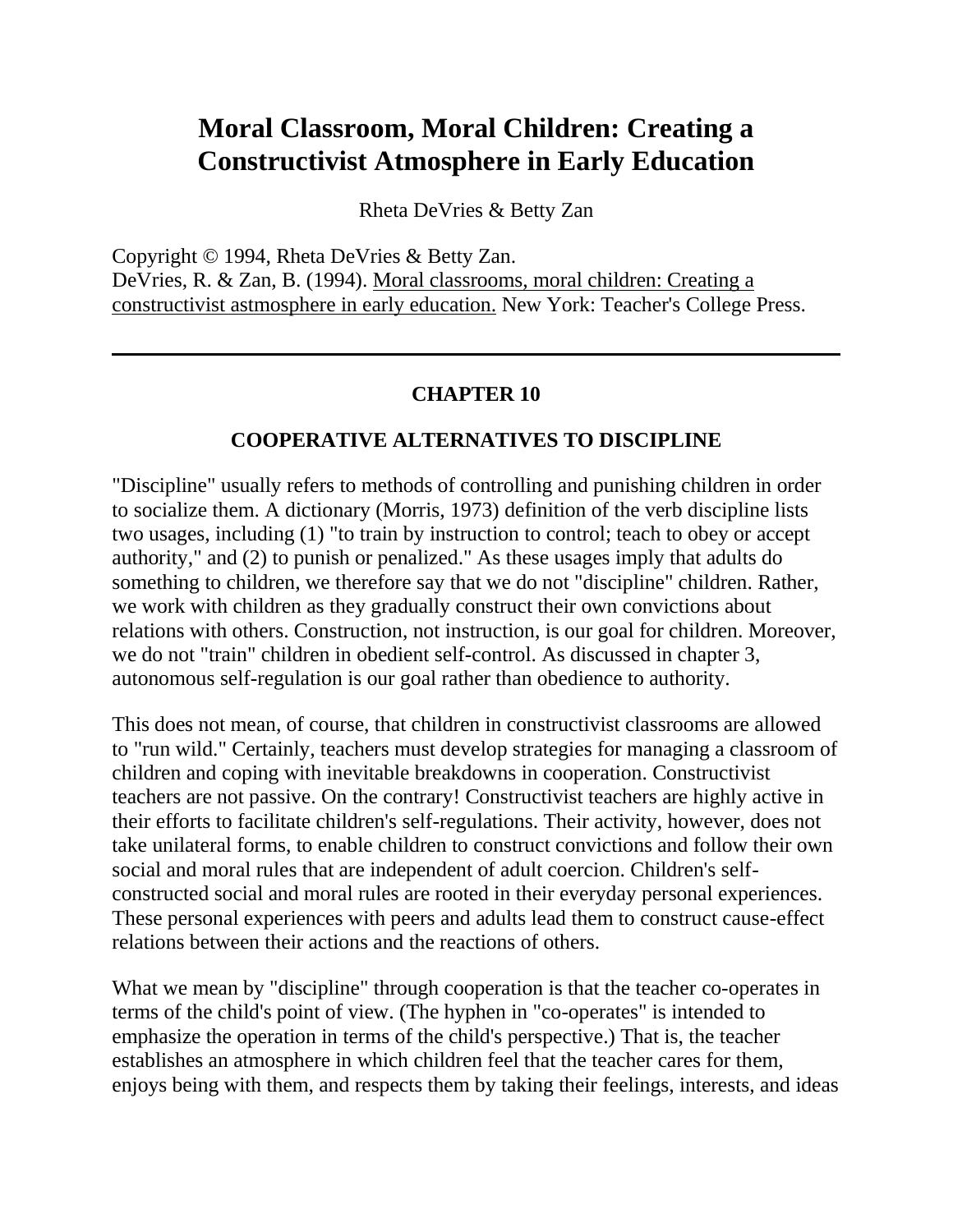into account. When children experience the teacher's cooperation with them, they are likely to be willing to cooperate with them, they are likely to be willing to cooperate with the teacher and with each other.

In this chapter, we take up the question of the role of personal experience in social and moral development. Piaget's distinction between two types of sanctions is presented, with examples. Finally, we suggest guidelines for implementing constructivist alternatives to discipline.

# **THE ROLE OF PERSONAL EXPERIENCE IN SOCIAL AND MORAL DEVELOPMENT**

The challenge of socializing children is to figure out how to help them control impulses, think beyond the here and now, and become able to reflect on consequences of their actions. This involves decentering to consider views and feelings of others. The alternatives to discipline that we discuss in this chapter are organic in their integration of children's personal, social and moral concerns in daily living in the classroom.

In his research on children's moral judgment, Piaget (1932/1965) pointed out that children can often reason at higher level when they focus on their own experiences instead of hypothetical situations. In personal experiences, children are more likely to realize that their own intentions are relevant to judgments of their actions. It seems likely, then, that it is through personal experiences that children may first begin to consider the motivations behind actions. By so doing, they begin to consider the motivations behind actions. By so doing, they begin to move beyond a view of others as objects to a view of others as having ideas and feelings. In constructivist education, we therefore advocate an emphasis on children's personal experiences for fostering social and moral development. These personal experiences occur in a natural context where children choose and pursue their interest.

## **Two Types of Sanctions**

In discussing how adults deal with children's misdeeds, Piaget (1932/1965) distinguished between expiatory and reciprocity sanctions, described below.

# **Expiatory or Punitive Sanctions**

Piaget described expiatory sanctions as reacting to transgressions with coercion and painful punishment. Expiatory sanctions are arbitrary in the sense that "there is no relation between the content of the guilty act and the nature of its punishment .... All that matters is that a due proportion should be kept between the suffering inflicted and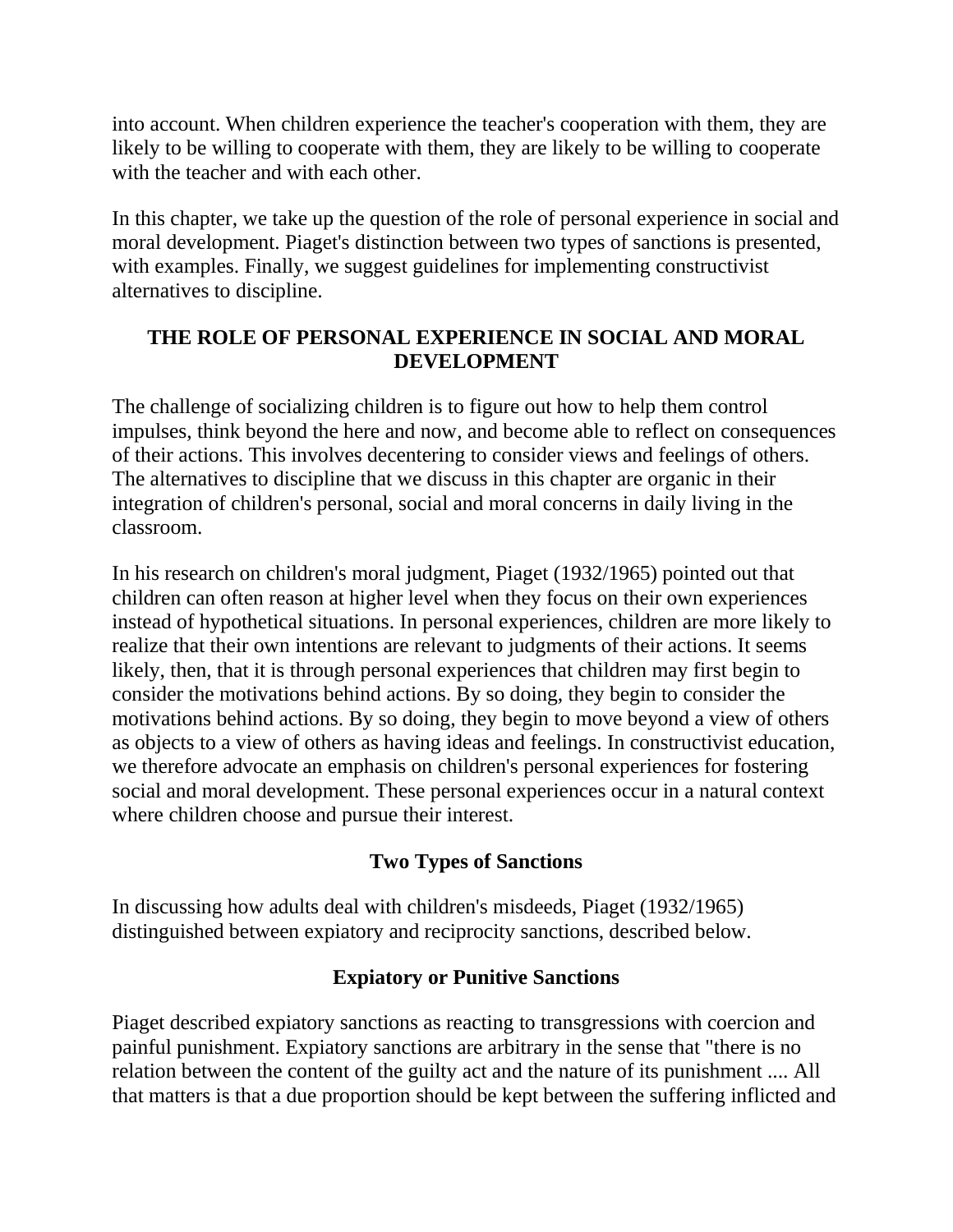the gravity of the misdeed" (p. 205) Expiatory sanctions are intended to make the child suffer.

Expiatory or punitive sanctions, being arbitrary, convey revenge or vindictiveness. Some people think that making the child suffer is a preventive measure. Piaget (1932/1965) found, however, that older children view such punishments as ineffective and as simply making "the offender insensitive and coldly calculating" (p. 225). The attitude is "Daddy will punish me, but he won't do anything afterwards!" (p. 225). Piaget further commented, "How often, indeed, one sees children stoically bearing their punishment because they have decided beforehand to endure it rather than give in" (p. 225). One of us (BZ) was told the story of a teenager who had been forbidden by her parents to get her ear pierced. One weekend when her parents were out of town, she had a friend pierce her ears. When her parents returned and saw her ears, they were furious. Her punishment was to do the family ironing for 6 months (and this before permanent press!). Some 25 years later, she still insists that it was worth the punishment.

Expiatory punishments include spanking, making the child stand in a corner, and making the child write "I will not \_\_\_\_" 100 times. Humiliating children and chastising them in an emotionally overwhelming way are also expiatory. Any punishment designed to make the child suffer falls in this category.

Piaget found that young children believe that punishment is necessary and just, and the sterner, the better. They believe that the punishment invoked should be related quantitatively to the misdeed. Older children, in contrast, do not assess the value of punishment in terms of its severity. Instead, they believe that punishment for the purpose of making a wrongdoer suffer does not make sense. They believe that sanctions by reciprocity are more fair and more effective. Constructivist teachers agree with these children. We do not punish children. Instead, constructivist teachers invoke sanctions having the characteristic of reciprocity.

## **Reciprocity Sanctions**

While expiatory sanctions are properly termed punishments, this is not the case for sanctions by reciprocity. Unfortunately, the English translator of Piaget's The Moral Judgment of the Child (1932-1965) translated Sanctions as punishments. Rather than viewing reciprocity sanctions as punishments, we recommend thinking of these as consequences. In contrast to expiatory sanctions, sanctions by reciprocity emphasize the social bond broken by a child's misdeed. All misdeeds occur in a social context and involve social relationships that are disrupted in some way as a result of the misdeed. When materials are misused or broken, others who enjoy the use of the materials are deprived of that use and may be angry or sad. When someone lies, others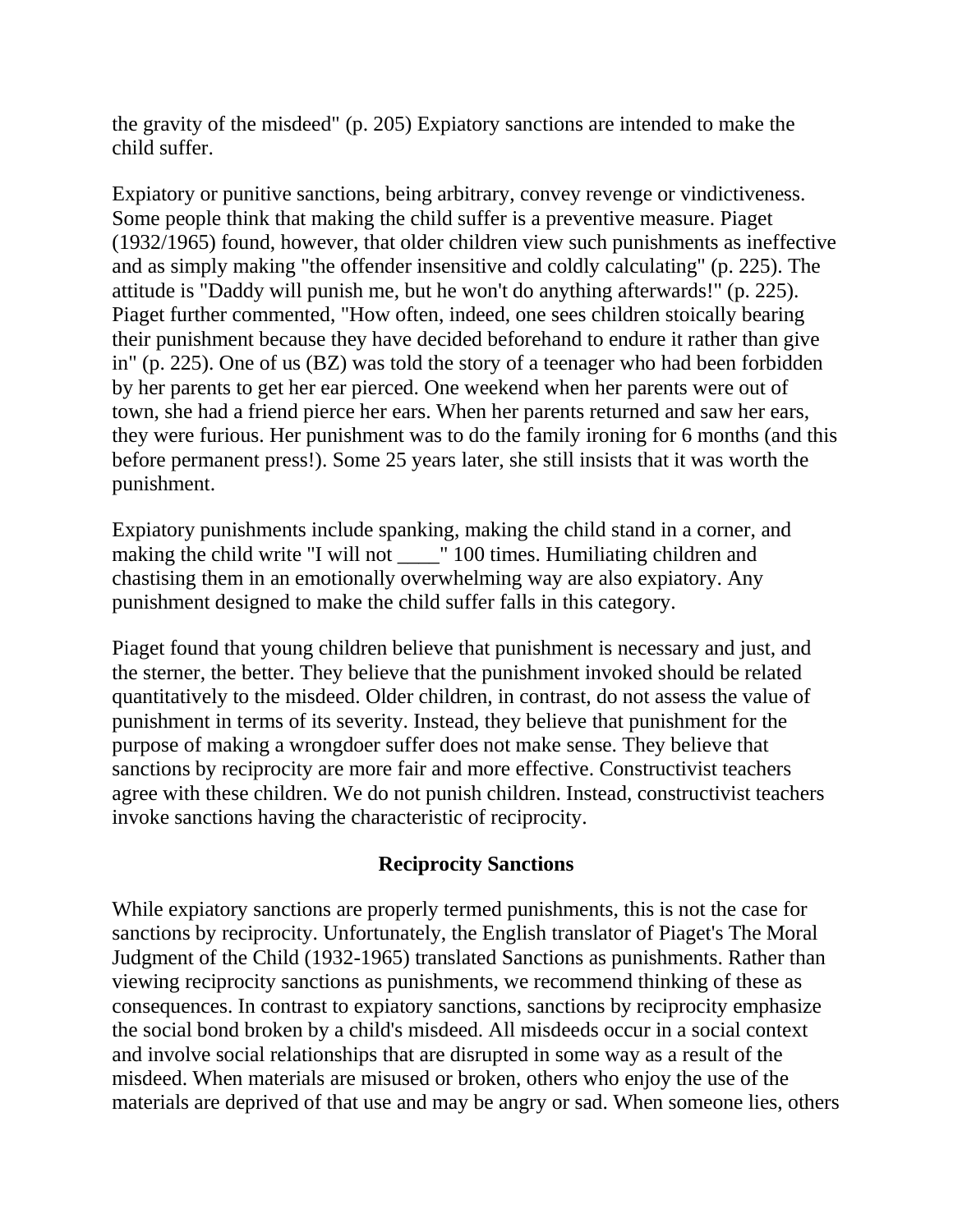may feel that they no longer can trust the one who told the lie. A rift occurs in the social bond that requires repair. When this is the case, the teacher only needs to call attention to the consequence of the break in social relations. Piaget points out that "Censure no longer needs to be emphasized by means of painful punishment: it acts with full force in so far as the measures taken by way of reciprocity make the transgressor realize the significance of his misdeeds" (p. 206)

For a sanction to be effective, the child must value the social bond and wish it to be restored. Thus, the close personal relationships between constructivist and teachers and children provide an important foundation for the effective use of reciprocity sanctions. Similarly, children's relations with one another are also crucial to the effectiveness of reciprocity sanctions.

Sanctions by reciprocity have in common the communication of a break in a social bond such as disappointment, anger or loss of trust. That is, mutual good will in a relationship has been interrupted. In a sanction by reciprocity, the person wronged responds to offense or injury by withdrawing trust or goodwill. The person wronged clearly signals that mutuality is disrupted and that the wrongdoer can no longer enjoy the pleasures and advantages of the former relationship. To reestablish the former mutuality, the wrongdoer must act to compensate the bad feeling and restore the relationship.

Piaget (1932/1965) discussed six types of reciprocity sanctions that provide a useful way of thinking about how to respond to classroom transgressions. Each is described below, with examples. The reader should keep in mind that any of these sanctions by reciprocity may be implemented in a punitive way that short-circuits the reciprocity and turns it into punishment. In addition, children may still interpret reciprocity sanctions as expiatory. Therefore, great care must be taken in invoking these sanctions. Sometimes, however, despite a teacher's best efforts, a child may experience a reciprocity sanction as unfair.

Sanctions by reciprocity include natural and logical consequences. Logical consequences include restitution, depriving the transgressor of the thing misused, exclusion, doing to the child what he has done, and censure.

#### **Natural Consequences**

Natural consequences result directly from actions. These take on a social meaning when the transgressor knows that the social group also suffers the consequences. If pages are torn from a book, the natural consequence is that no one can read it. If carelessness results in damaged or lost game pieces, the game is less enjoyable to use. If you talk and don't listen to the introduction of activities at grouptime, you won't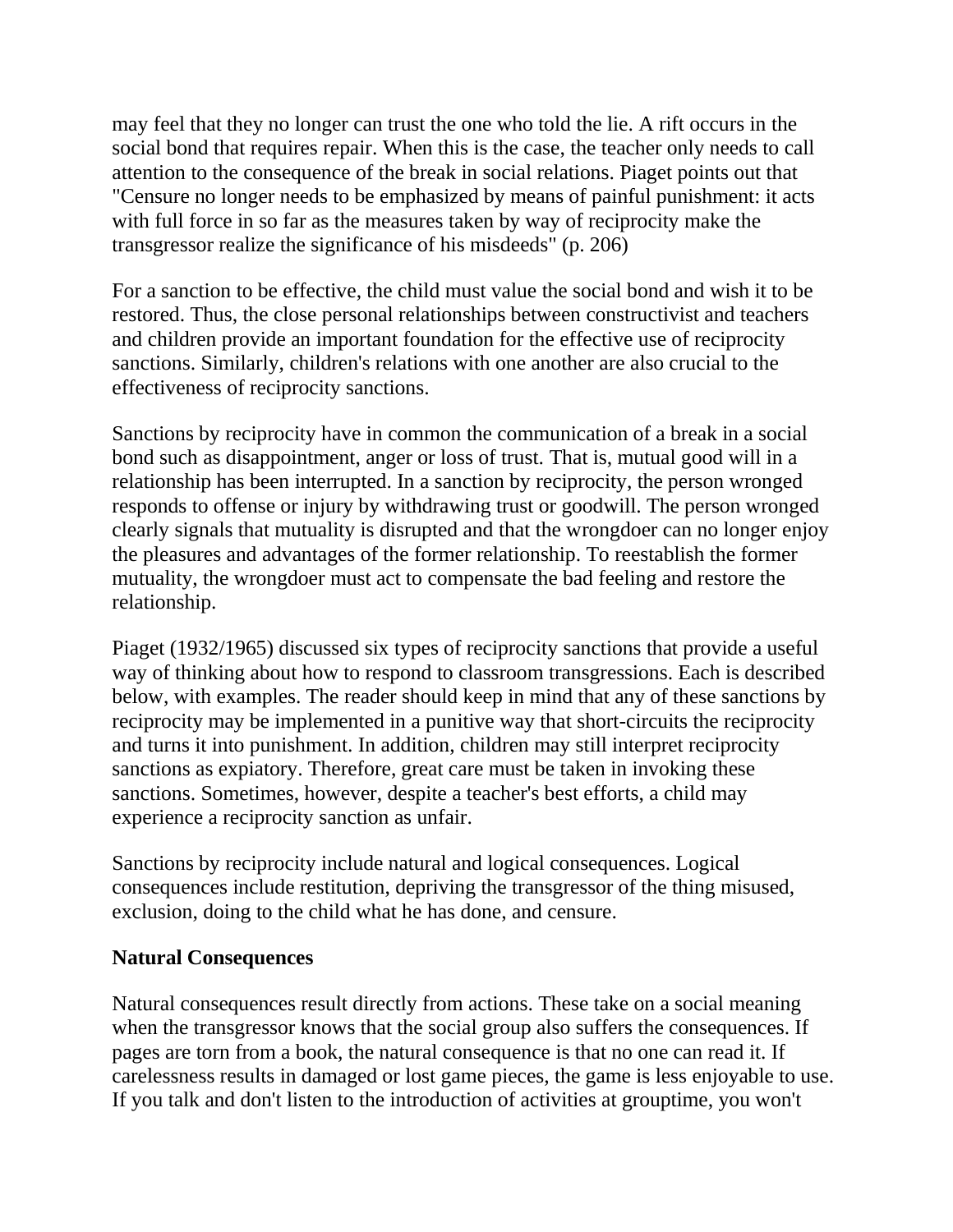know what you can do . If you leave the tops off the colored markers, they dry up and no one can use them. In chapter 12, we describe how a teacher let children experience the natural consequence of not cleaning up their toys and materials. The room was a mess when they came in the next day! No one enjoyed this, and most children began to take clean-up more seriously, reminding each other and helping each other.

# **Restitution**

Restitution means paying for, repairing, or replacing a broken or stolen object in order to restore the situation prior to the misdeed. H, for example, a kindergarten child, brought a new dinosaur to the class to replace the one whose tail he had bitten off. K, who tore E's picture, repaired it and gave it to her. Actions taken to repair a broken relationship are also restitutions. Apologies, when freely offered in a spirit of contrition, can be a form of restitution. While constructivist teachers never require apologies (see chapter 5), they rejoice when they witness sincere requests for forgiveness as a sign that children recognize how their own actions affect others' feelings toward them. In chapter 5, we suggest how restitutions are sometimes appropriate in conflicts.

# **Depriving the Transgressor of the Thing Misused**

Depriving the child of objects and opportunities when these are abused can help the child construct attitudes of responsibility. Examples of this type of consequence include asking a child to find another activity when he or she misuses materials. In the Inventor kindergarten class, Coreen asked whether children who do not clean up should be allowed to use the materials. A (a 5-year-old) responded, "No, 'cause I'm not sure if I can trust the kids tomorrow to clean up their activities. It's like when E took away the \_\_\_\_\_ and went away with it, and I wasn't sure I could trust her with it anymore."

In another incident in the investigators class, when K and G run around in a dangerous way on the carpet, Peige withdraws the opportunity to play on the carpet.

K and G, sit down, please. Running in the classroom makes people fall down. I need for you to be safe. It is my job as the teacher to help you be safe. If you run again inside, then you will need to sit very quietly in a chair and read a book and that is all. I must know that you are safe, and if you are not being safe, then I must do something to make you safe, and that's the only thing I can think of. Okay, you have some choices to make for 5 more minutes (remaining in the activity period). You may not be on this rug because I have seen today that you two are out of control on this rug. There's painting, there's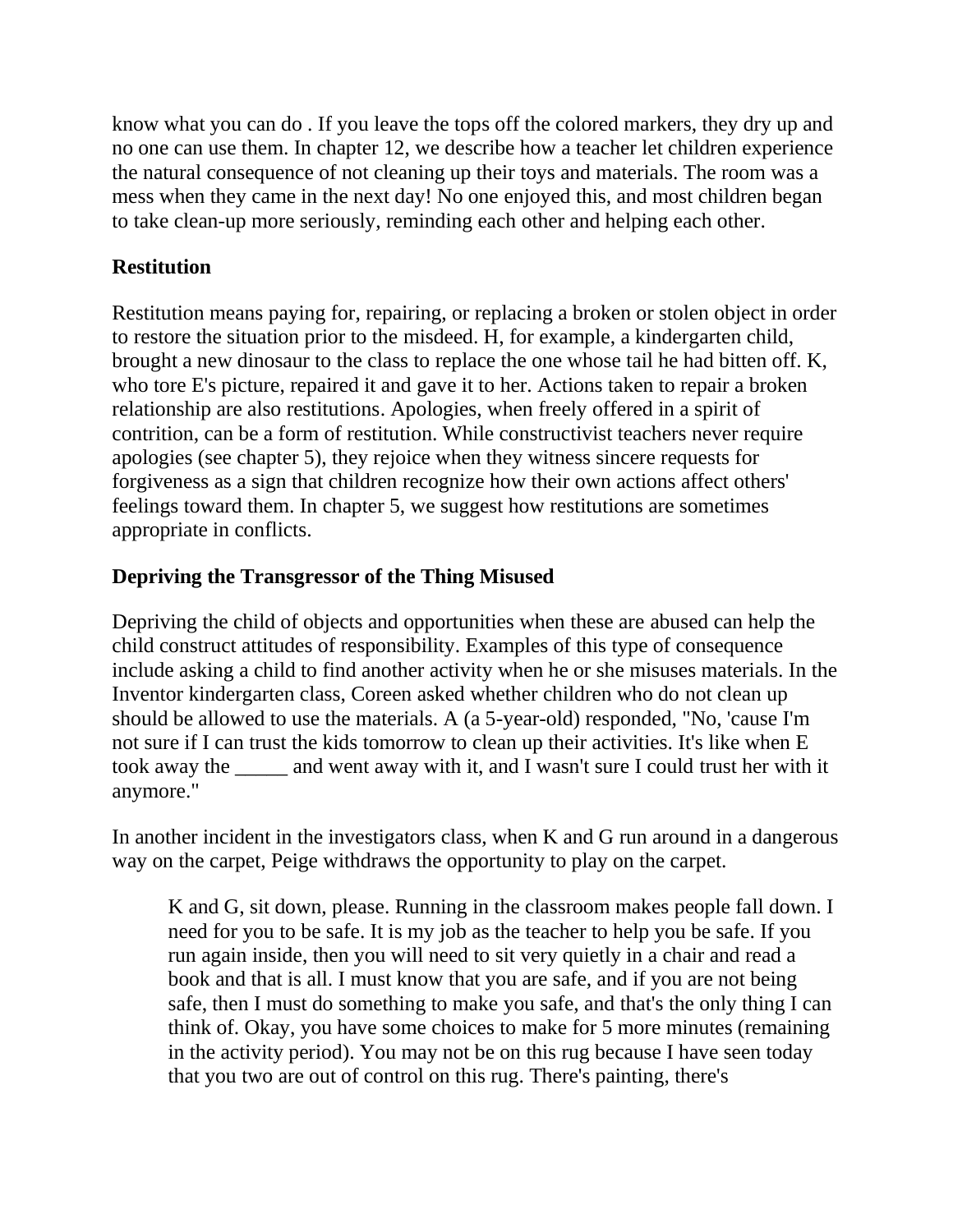construction, there's finger painting, there are puzzles to work, and there are books to read.

As Piaget points out, the young child may interpret these consequences as punitive. With explanation and emotional support, however, the child will gradually come to understand the logic of the reciprocity involved in this consequence.

# **Exclusion**

Exclusion from the group is a logical consequence of violating the rights of others. Children frequently exclude others from playing when they violate rights. For example, 3-year-old Z responds to R's pinching by telling her that she doesn't want to be her friend. If a child behaves aggressively on the playground, the teacher may require him or her to play alone for awhile. Exclusion is involved in the example described in chapter 6 when S would not keep his hand off C during grouptime. When S continued his unwelcome touching, Peige enabled C to move, and when O sat next to S and was similarly bothered, she too, moved. Peige emphasized the exclusion consequence to S when she said, "You keep touching all the children, and they don't like it, so they move away, and now you don't have anybody to sit by."

This consequence is often difficult to invoke without making it a punishment. "Time out" is a widely used punishment that is not a reciprocity sanction. We object to "Time out, because it is unilateral and arbitrary. We discuss approaches to this consequence in the section below on principles of teaching.

# **Doing to the Child What the Child Has Done**

This sanction is rarely appropriate for adults to use with children. However, we have seen a situation in which a teacher appropriately reminded children that they refused to help her, and that makes her reluctant to help them. Among children, this sanction is sometimes used in a punitive way. Situations may arise in which a child refuses to cooperate, yet later wants the same cooperation from someone else. A child who hurts another may not recognize the reciprocity when another hurts him or her. In chapter 5, we describe how Z was remorseless when she hurt C, but complained when W hurt her. Peige reminded her that she had done to C what W did to her.

## **Censure**

Piaget (1932/1965) pointed out that censure alone (the other's simple opinion that one has let the other down or has, in some way, disrupted the relationship) is a reciprocity sanction when it makes "the transgressor realize how he has broken the bond of solidarity" (p. 209). The first author remembers vividly that day at about age 4 or 5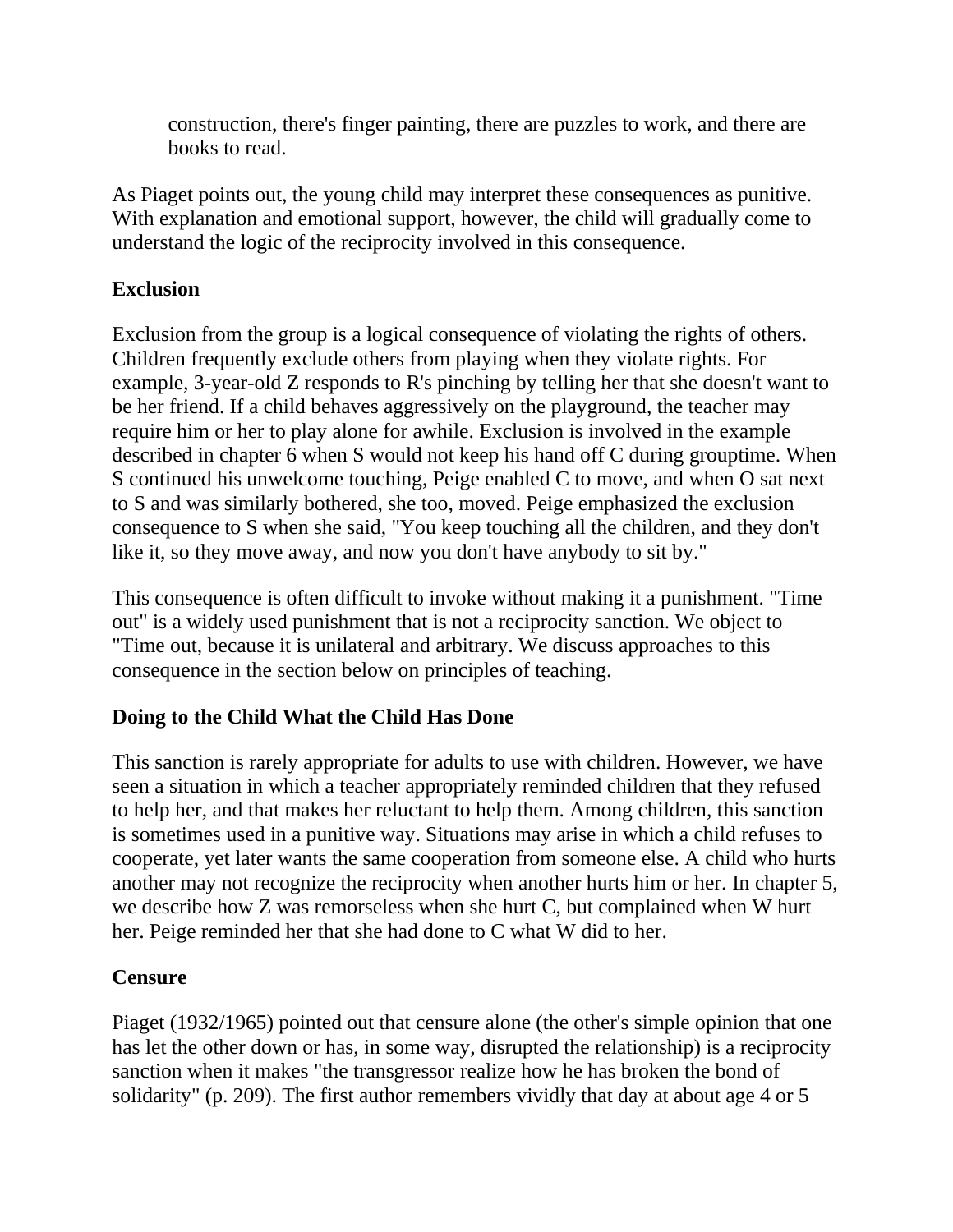years when her mother responded to a wrongdoing by pulling her close and, with a note of sadness, telling her how disappointed she was in her. The remorse was far stronger in reaction to this consequence then to spanking.

We must caution strongly that to be a sanction by reciprocity, censure cannot be presented as coming from authority. It must be based on disruption in a relationship.

Piaget (1932/1965) noted that reciprocity sanctions do contain an element of suffering. But he pointed out that the suffering is not inflicted for the purpose of suffering, but "is simply an inevitable result of the breach of the bond of solidarity" (p. 206). The purpose of the consequence is to communicate that the wrongdoer has disrupted an interpersonal relationship.

# **GUIDELINES FOR IMPLEMENTING CONSTRUCTIVIST ALTERNATIVES TO DISCIPLINE**

To reduce the possibility that children will experience consequences as arbitrary and punitive, we suggest implementing the following constructivist teaching principles.

## 1. **Avoid expiatory sanctions/punishments.**

It is not unusual for an adult to feel that a child should be made to suffer for a misdeed. This may be vengeance based on anger, or it may derive from the common idea that if the child suffers, he or she will not do the misdeed again. Suffering may lead the child not to do the act again, or it may lead the child to resent or even hate the perpetrator of the suffering. It may lead the child to feel inwardly that he or she is bad and thereby negate self-esteem. Or it may lead the child to be more calculating next time so the adult does not find out. From the point of view of the child's psychological development, punishments are risky and most likely counterproductive if the adult wants to promote the child's moral development.

It is clear that any consequence, even the reciprocity consequences, can become expiatory if implemented with a punitive tone and attitude. To avoid turning reciprocity consequences into punishments, be matter-of-fact and supportive of the child.

## 2. **Encourage children's ownership of logical consequences.**

Logical consequences can often be discussed with children as a group. The teacher can help children become conscious of a problem, make sure that children agree and truly believe that a problem exists, and ask children for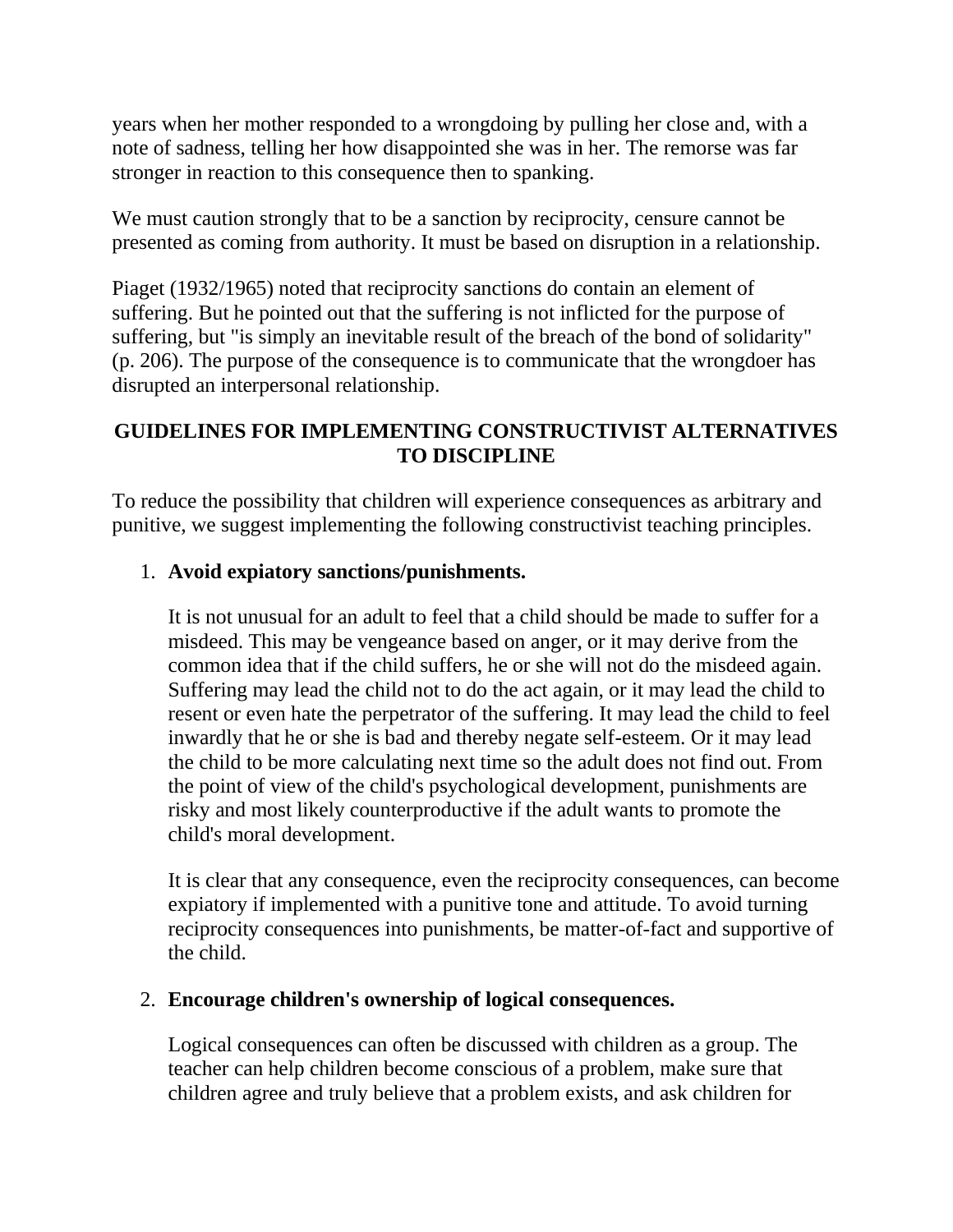opinions about what to do about the problem, with an emphasis on preventing future occurrences. Once the group has agreed on a logical consequence, children are more likely to understand the logic of the consequence. Constructivist teachers point out that even when children are warned of consequences, they sometimes still seem surprised to confront them. Children may not be able at times to think of consequences until these are experienced.

#### 3. **When children suggest a consequence that is too severe, ask the wrongdoer to say how he or she feels, and support this feeling.**

When consulting young children about consequences, the teacher must be prepared for expiatory (punitive) suggestions. For example, in one class, the Special Helper was using a spray bottle of water to aid his cleaning. When D, an adult from a nearby office, walked past, the child deliberately sprayed water on her. At second grouptime, the children discussed the event and voted that he should be deprived of his Special Helper privileges for the rest of the day, and that these should be taken over by a teacher. The mistake here was in letting this issue be dealt with by the group. It should have been dealt with as an individual matter between D and the child. As mediator, the teacher could have led the child toward an understanding of D's point of view. The class's action, in contrast, only led the child to resent the punishment.

In Peige's Experimenters classroom (3-year-olds), urine was found on the bathroom floor over several days. Peige did not know who was responsible but suspected that more than one child was involved. She figured that they were not being malicious but thought it was funny. She brought the problem to the group for discussion. They talked about the health aspect, the unpleasant smell, the problem of trying not to step in it, etc. The children generated an elaborate set of rules that were posted in the bathroom. The rules included "Put pee-pee in the potty," "Wash your hands after you pee," etc. Also posted was the consequence the children created for breaking the rule. This was "You can never use the potty at school again." Peige did not question the severity of this consequence because she knew that it made sense to the children and that they would not change their view until confronted with implementing it. A week later, children found K urinating on the floor. A class meeting was called to discuss what to do. K was terribly distressed, and Peige asked the Assistant Teacher to hold him and be his advocate. She herself could not do this because her responsibility was to be the moral voice of the class. When the children insisted that K could never use the potty at school, he began to fall apart. Peige asked him if he did not like that idea. He was able to say, But what if I need to go potty and I can't wait 'til I go home? I'll wet myself." Peige was then able to elaborate his point and represent this view to the class. She pointed out that that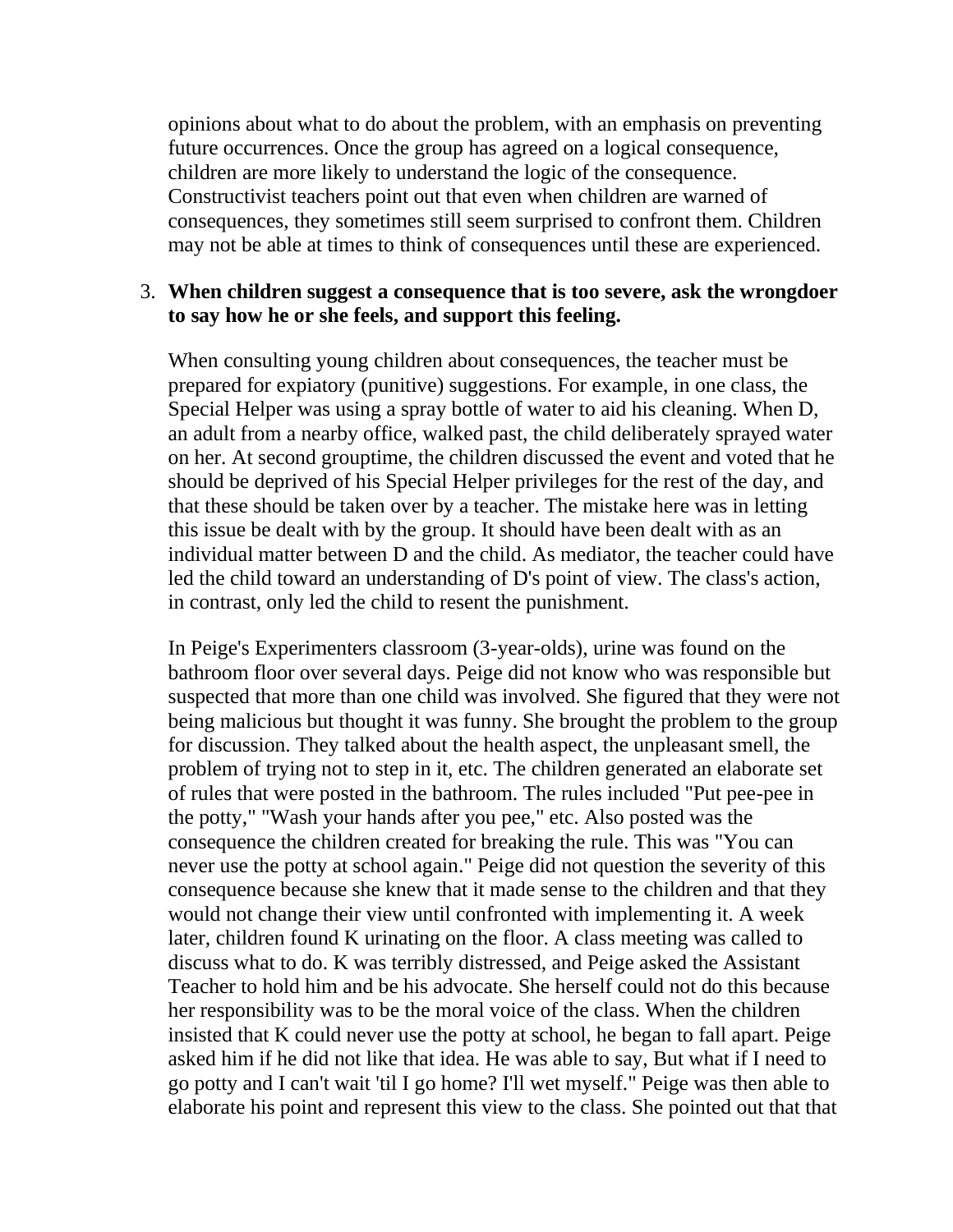would make a mess and be sad for K. Peige invited K to talk about whether he was really through peeing on the floor. The group did not withdraw its consequence but decided that K could have one more chance, to his relief.

#### 4. **Verbalized the cause-effect relation when natural consequences occur.**

Children do not always make the cause-effect connection when natural consequences occur. Peige (T) brought such a consequence to children's awareness when she showed them a broken classroom decoration at grouptime.

T: Before we get started on the story, we have a little problem. Do you remember we had a talk about how careful we needed to be if we had delicate decorations in our class? (Hold up broken decoration) Children: Yes.

T: And we decided we liked this one?

Children: Yes

T: Well, this delicate decoration has been ruined and will have to be thrown away because people didn't take care of it. (A matter-of-fact, nonjudgmental tone of voices to avoid the possibility that children will hear it as a criticism.)

## 1. **Selectively allow natural consequences to occur.**

Teachers sometimes rescue children from natural consequences and lose an opportunity for children to construct the relation between action and consequence. For example, the teacher may separate children in a conflict without letting them experience the other's reactions. Or, the teacher may constantly put the caps back on markers. We understand the concern for waste but believe that the lesson on consequences is well worth a wasted marker.

Two kindergarten boys during a cookie-making activity were careless and did not pay close attention to the recipe. They put in one cup of baking powder instead of one teaspoon. The teacher observed their error and could have prevented it. However, she felt that the only way the boys would become more serious and careful about cooking was to experience the result of their carelessness. At snacktime when everyone tried the cookies, children were disappointed and said they tasted "yucky." The teacher was able to review the recipe with them and help them realize their error. The next time they made cookies, they were more serious and careful.

In the instance involving running in the classroom, mentioned above, Peige decides to intervene before a natural consequence occurs. Her responsibility for the safety of her children is too important to risk injury as a natural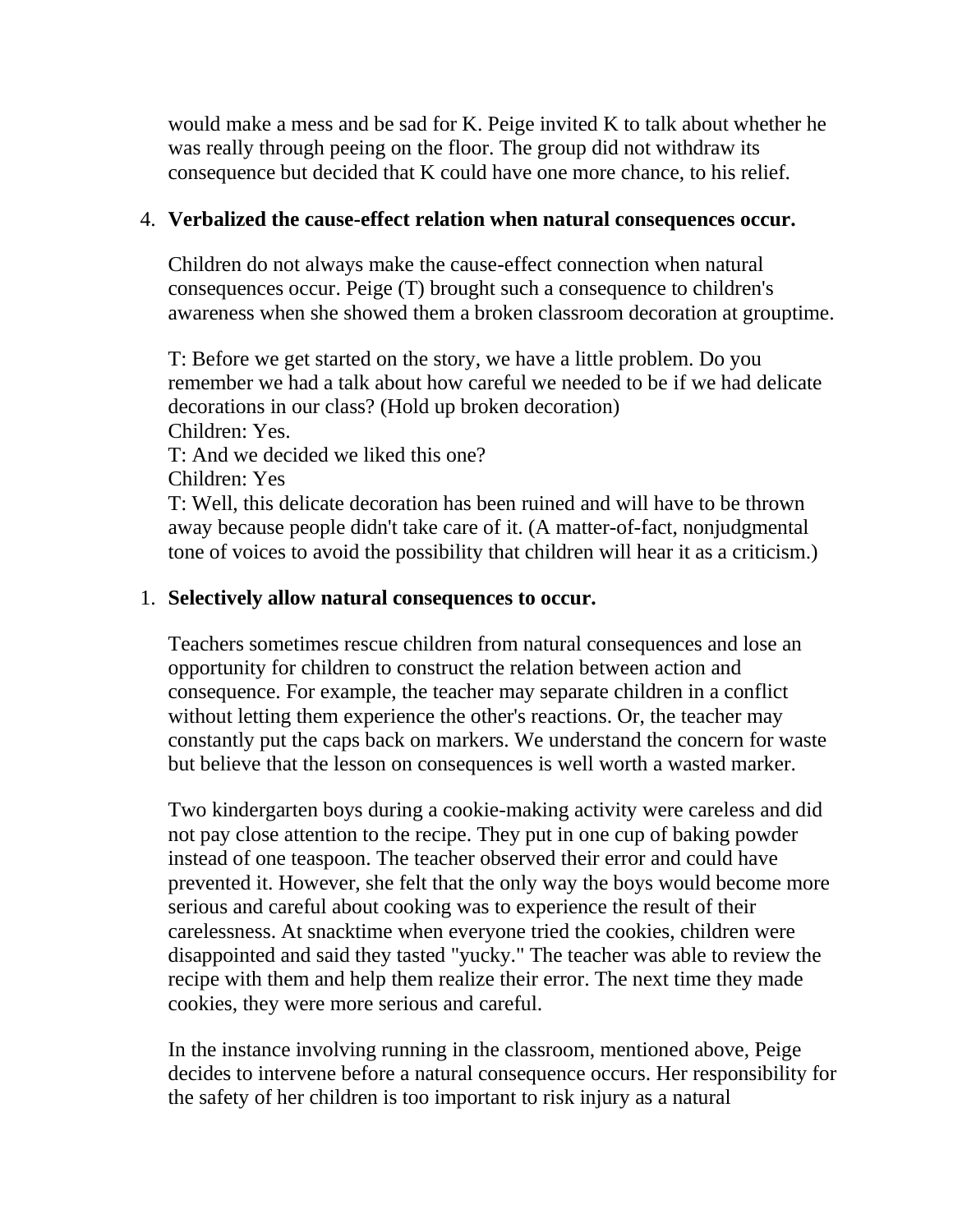consequence of K and G's out-of-control behavior. Instead, she talks to K and G and invokes a logical consequence, depriving the children of the thing misused (in this case, the opportunity to play on the carpet).

## 2. **Offer opportunities for restitution.**

Restitution helps a child regain dignity and self-respect after a misdeed as well as repair the rift in the social bond between the misdoer and the victim. In the following example, Peige (T) matter-of-factly handles the situation when G slaps K's hand and causes him to drop his wet clay object on the teacher's sweater. After attending to the hitting issues, she says:

T: Do you know what happened? You knocked his thing down which might have broken it, and it got it all over my sweater. I didn't like that when you got it all over my sweater. So, could you please do something to get this off of my sweater?

G. Yeah.

T: Okay, what can you do?

G: Wipe it off.

T: Okay, thank you very much.

G: Can you get that game off the shelf for me?

T: Remember, G, you're getting something to wipe off my sweater 'cause it's really yucky.

G: (Get paper towel and wipes sweater) it comes off easy.

T: Thank you.

Restitution can take the form of making a hurt child feel better. Once a conflict discussion turns in the direction of recognition of the other's pain, the teacher can open the way for restitution. We caution that if restitution is done as a result of coercion, it turns into punishment.

#### 1. **When exclusion is invoked, open the way to reinstatement.**

The exclusion consequence should never be invoked by the teacher without indicating how or when the child may be reinstated as a participant in the group. It is best if the control of the exclusion can be given to the child. When W complains to Peige that D keeps on hitting him with his head, Peige makes several efforts to mediate a conflict resolution, but this does not seem to lead to a reduction in hitting. Peige then approaches D in the following way. "If you are going to hurt children, you cannot be with them, so you will either need to stop hurting or, if you keep hurting, you will need to get away from the children. Which one will be?"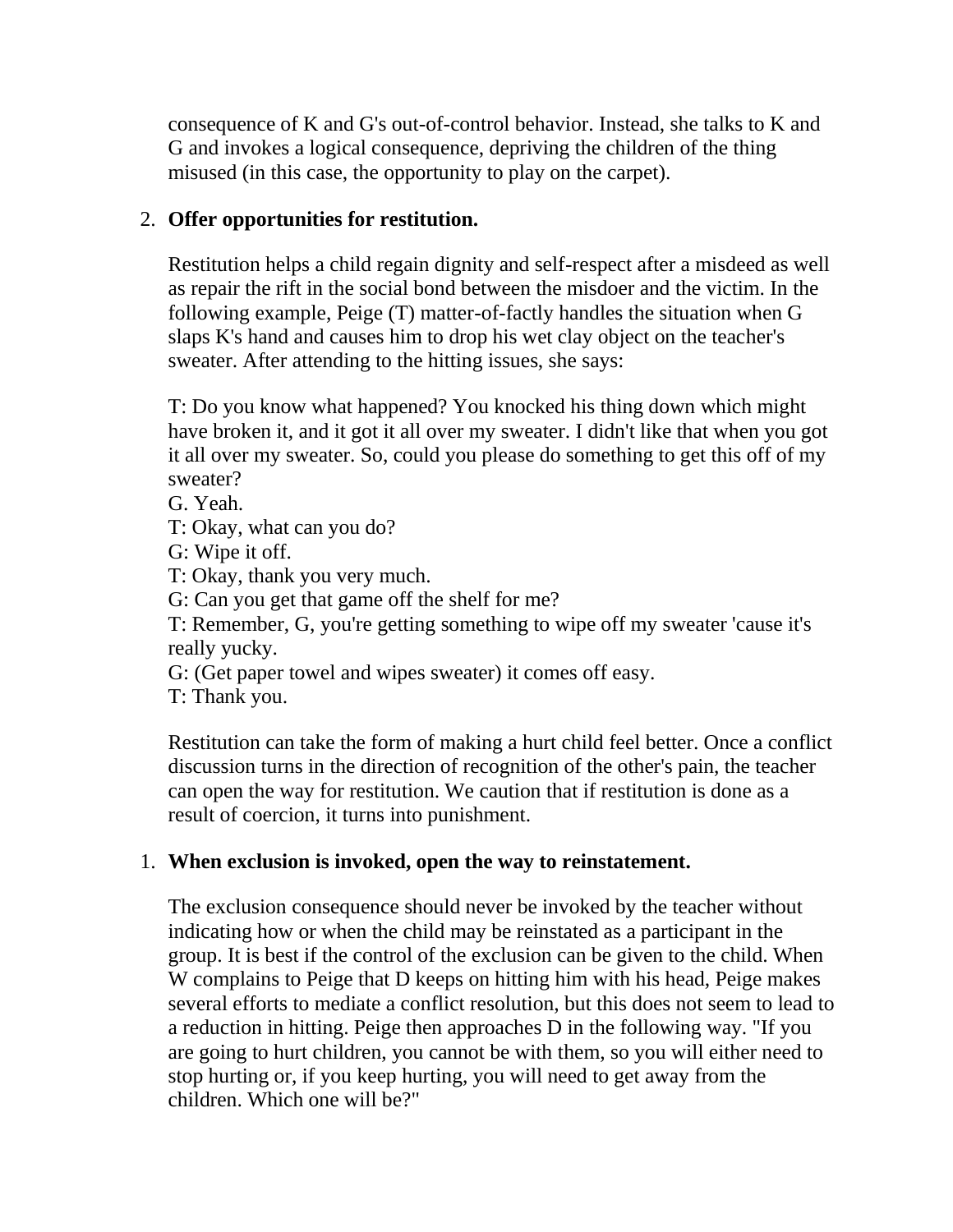At grouptime, young children sometimes talk or play and disturb others. It chapter 6, we discuss how to approach children in respectful ways, to give them opportunities for regulating their behavior voluntarily. If a child seriously disrupts, the teacher may have to ask him or her to leave. One strategy that sometimes works well is to give children the opportunity to take themselves out of the circle, to sit quietly at a table and return when they feel ready. The teacher thus cooperates with the child by recognizing that he or she may not want to be in circle and by offering a nonpunitive way in which to withdraw that protects autonomy. While this is different from the arbitrary and punitive use of "Time out," it can still be experiences by the child as punitive.

We should also say that there are times when a child refuses to leave voluntarily and a teacher must make the child leave, in order to protect the rights of children who want to enjoy circle. In order to reduce the coercion as much as possible, the teacher should explain why the child has to leave. If no assistant is available at the time, the teacher should find a later time in which to talk with the child. This conversation should be relaxed and sympathetic but firm about the logic of the consequence. By trying to learn the child's perspective, the teacher may be able to lead the child to understand something of the perspective of others in the group.

## 2. **When children exclude others, help the excluded child find a way to reenter play and improve peer relations.**

It would be disrespectful of children's feelings to insist that they play with a child they have excluded. In chapter 5, we tell the story of the child excluded from pretend play. When the teacher asks if he can be a brother, they happily agree. Often the teacher can help the excluded child find a role that will be valued by other children. Sometimes, the problem is less easy to solve if it reflects a longstanding experience of the children with each other. For example, an aggressive child may be excluded "because you have hurting hands." Or an overly competitive child may be excluded as children complain. "You cheat all the time, and you don't listen to our words!" In these cases, the teacher will have to work to help the child decenter and cooperate so that his or her behavior will be more acceptable to the peer group.

#### 3. **Avoid indefinite consequences.**

A consequence should be clear and definite so the child knows what to do to avoid it in the future and what to do to reinstate him- or her-self when it is invoked. In the following example, the teacher leaves the consequence so vague that children are left in doubt as to what they can do to reinstate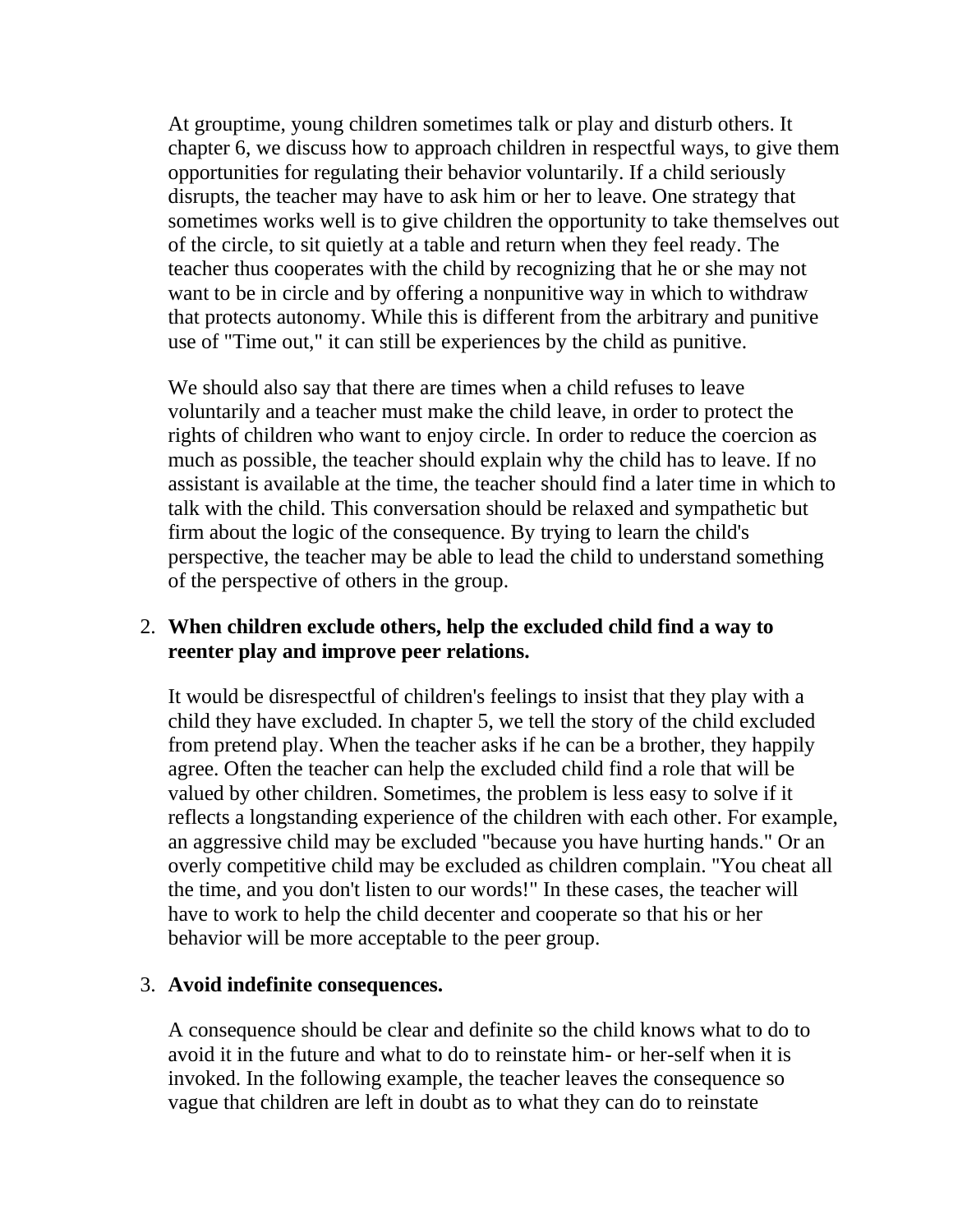themselves. When children scatter the Construx all over the floor, despite the teacher's effort to get children to keep them on the table, the teacher invokes the logical consequence of withdrawing the children's possibility of using of these materials. After collecting all the Construx, three children, H, S, and C leave the class to take the Construx back to the kindergarten class from which they were borrowed. The children play in the hallway, and H falls and hurts himself. The teacher has a conversation like the following with each child.

T: S, you really like doing special stuff and going to other peoples' classes. Do you like that?

S: (Nods)

T: But when you do it, do you know what happens? You make the choice to fool around instead of just going and doing it. So, S, that shows me that you cannot be safe if you do these things, and if you cannot be safe, then you can't do them. So that will be something that you cannot do for a while until you show us that you know how to be in control and just go to the class and just come back.

The teacher gives the children no indication of how long this privilege will be revoked, or what the children might do to retain the teacher's trust.

In contrast, after a 4-year-old is excluded from field trips, Peige adjusts the lesson plans in order to help the child reinstate himself. R was a problem whenever the Investigators went on a field trip, running away from the group and violating other rules. As a class they discussed field trip rules and decided that any child who could not listen to the teacher's words and follow the rules on fields trips would not be allowed to go on the next field trip. Sure enough, this happened to R on a trip to visit the campus newspaper. However, Peige knew that a big field trip to the zoo was coming up, and she did not want R to miss it. So she planned two small field trips before the zoo trip. On the first, R was not allowed to go on a walk across campus to play on some favorite trees. Peige emphasized that this was the consequence on which the group had agreed. Before the second campus trip, Peige talked with R about his behavior, explaining that if he did not follow the rules, he would not be allowed to go on the zoo trip. She asked him if he could demonstrate to her that he could be trusted on field trips now. He said that he could. Peige gave him the opportunity to regain her trust on the second small trip so that he would not experience the disappointment of missing the big trip.

#### **Summary**